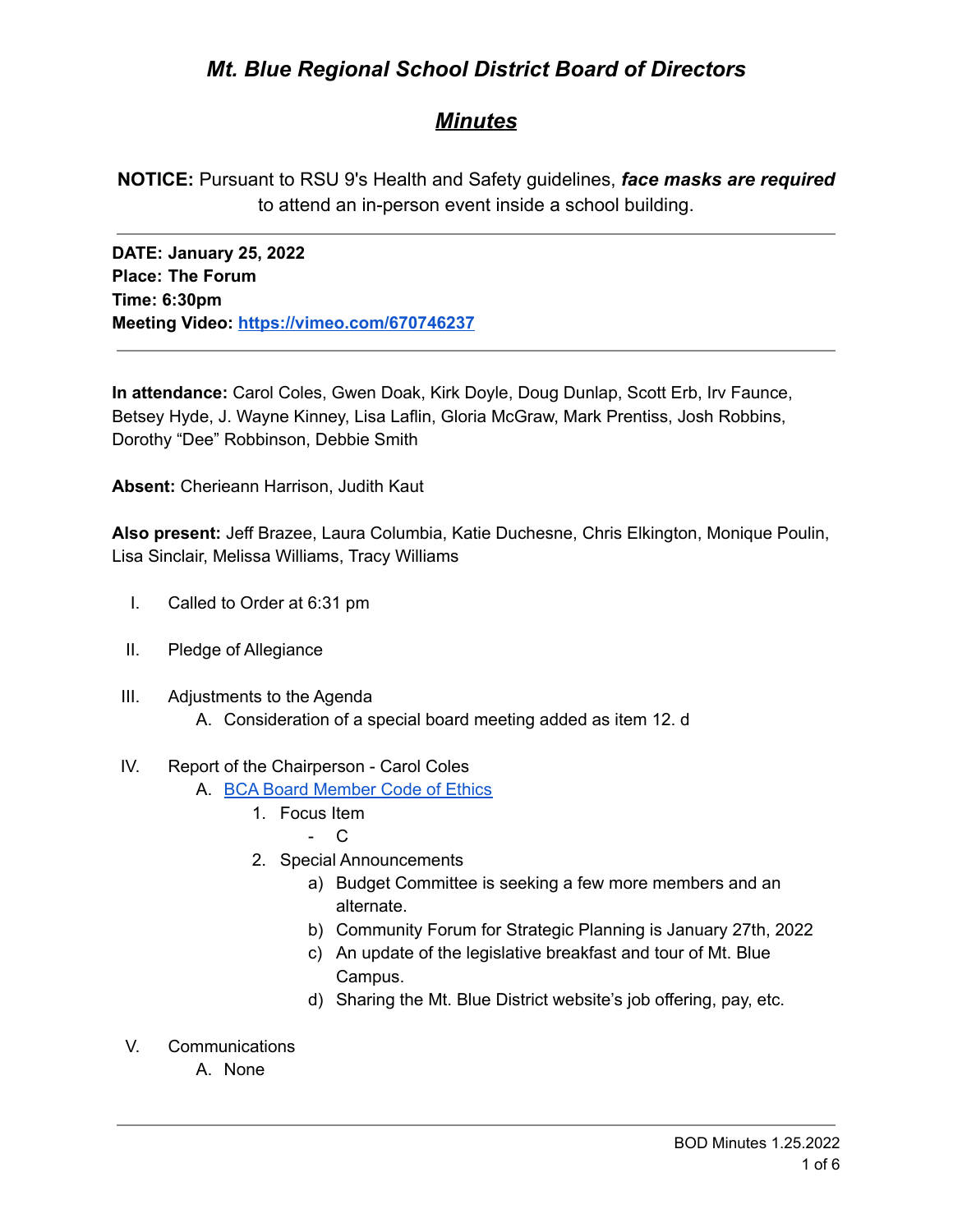- VI. Good news stories from the Board or Administrators
	- A. Carol Coles shared that basketball is happening right now and that is great as compared to last year.
	- B. Laura Columbia shared the teamwork that has happened with secretaries, administrators, and nurses who are going above and beyond around COVID needs.
	- C. Doug Dunlap thanked our parents and families for doing their part in working with the COVID-19 guidelines and procedures.
	- D. Chris Elkington echoed Doug Dunlap's praise for families and highlighted the problem-solving that occurred Mon-Wed last week. As well as how the robotics team has been working late night after night to prepare for their competition.
	- E. Jeff Brazee reported that professional development is continuing with teachers district-wide led by Martha Thibodeau and tech coaches throughout the district.
	- F. Debbie Smith shared the wonderful opportunity of sharing the staff members of the month awards at schools. She is impressed with the classes being offered at Adult Education, and that a local field hockey group (not affiliated with RSU 9 but with RSU 9 students) reporting winning a tournament for the state of Maine.
- VII. Public Comment
	- A. None
- VIII. [Superintendent's](https://drive.google.com/file/d/11j4C6G24EZaJwZpKbvFHfXGORMCavtCN/view?usp=sharing) Report Christian Elkington
	- A. New Hires, Transfers, Resignations, and Retirements
	- B. Strategic Planning Team Update (Chair Laflin)
		- 1. Strategic Planning Community Meeting 1-27-2022
			- a) Data collection was reviewed as well as the upcoming community forum.
			- b) Encouraged all board members and the community to come out to the community forum this week.
	- C. Open Positions Update
	- D. Budget Workshop Schedule
	- E. ED 279 Funding Printout
		- 1. Happy to report that there is no loss in revenue at this point for the 22/23 school year.
	- IX. Administrator Reports
		- A. Cape Cod Hill [School](https://drive.google.com/file/d/1diIgIPZmj1mAFNCEPanGq1TOuZGSuDh-/view?usp=sharing) Lisa Sinclair, Principal
			- 1. Questions were heard regarding assessment and interventions, PTO involvement, and community builders.
		- B. Mt. Blue High [School/Mt.](https://drive.google.com/file/d/10yTiThMTaT7eaBuBMtEVmnPNjLfVfJxZ/view?usp=sharing) Blue Campus Monique Poulin, Principal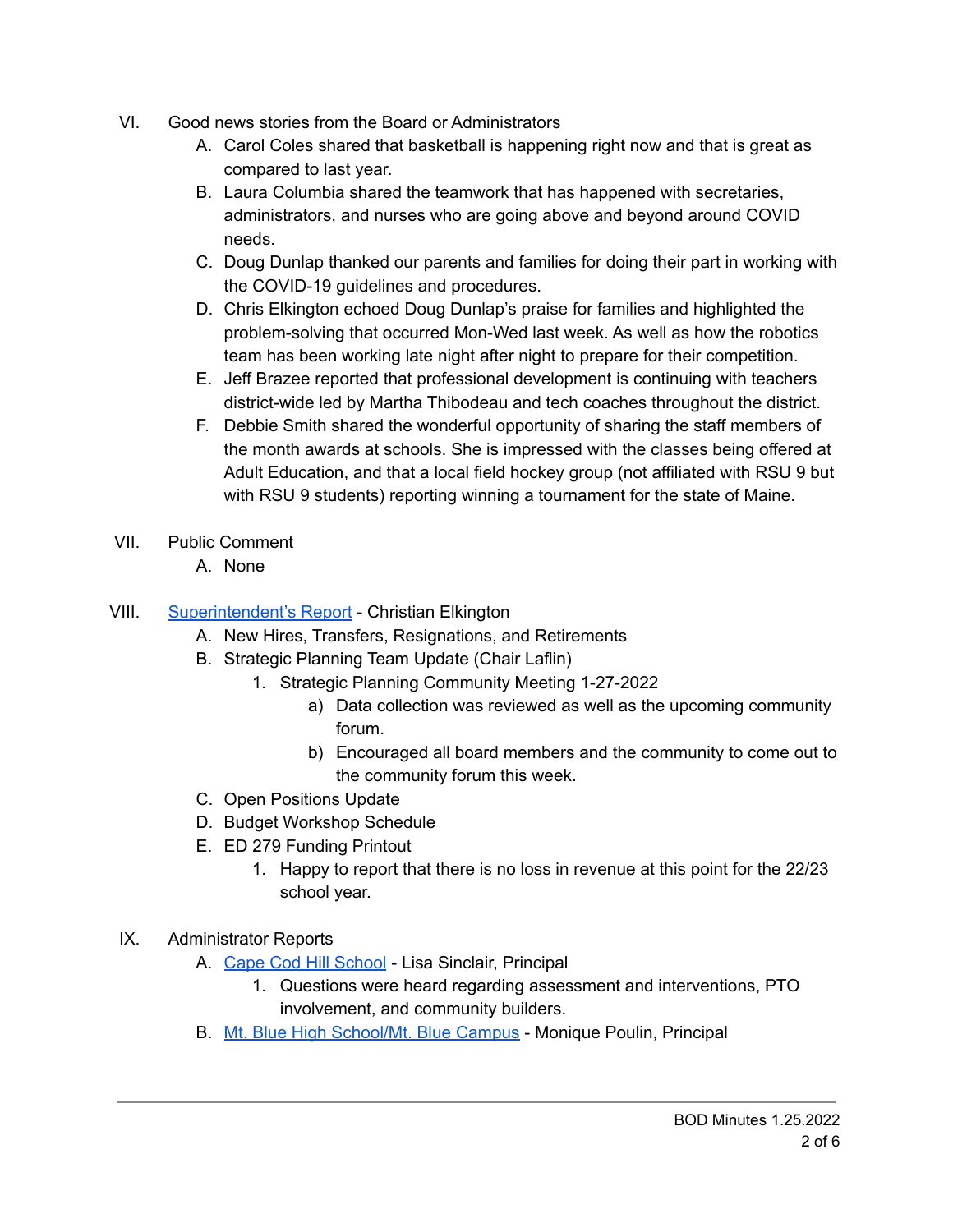- 1. It was noted Patricia Hayden's retirement, and the presence she has brought to our school district, highlighted the student strategic planning group, and the positive tone of the newsletter.
- C. W.G. Mallett [School](https://drive.google.com/file/d/1ssW3UTLl8lSci5-FJJM6y3MKfaTaYY14/view?usp=sharing) Tracy Williams, Principal
	- 1. Questions were heard regarding academic data, attendance, and instructional strategies.
- X. Presentations
	- A. Apportionment Review Information on [apportionment](https://drive.google.com/file/d/1JCvPqYV0n4BsGuIEdvDvnZn2cAV20mET/view?usp=sharing) Wayne Kinney
		- 1. Questions
			- a) Questions centered around the need to review the numbers, and if it is a valuable use of time.
			- b) Drawbacks to not moving forward include having weights that are not complete.
			- c) There is currently no timeline for when a request is made, but once it is started, there is a 90-day timeline.
			- d) Some wondered if there was enough movement to ask for a change.
			- e) Comment was shared about the Democratic process and that apportionment is part of the process and should take place every 10 years.
		- 2. Possible adjustments
		- 3. Recommendation
		- 4. Next Steps
			- a) Any questions can be directed to Wayne Kinney.
			- b) Will continue to look through the information.
			- c) This topic will be added to our next board meeting's agenda.
- XI. Consent Agenda
	- A. Minutes from [January](https://drive.google.com/file/d/1XwFo5N7IhyUad9CMDU6QHr0Zf9qvDklF/view?usp=sharing) 11, 2022
	- B. Committee Report Outs and Minutes
		- 1. Operations Committee None
		- 2. Personnel & Finance None
		- 3. Educational Policy None

| Motion to approve the<br>consent agenda. | Yeas: Carol Coles, Gwen<br>Doak, Kirk Doyle, Doug<br>Dunlap, Scott Erb, Irv<br>Faunce, Betsey Hyde, J.<br>Wayne Kinney, Lisa Laflin,<br>Gloria McGraw, Mark<br>Prentiss, Josh Robbins,<br>Dorothy "Dee" Robbinson,<br>Debbie Smith<br>Nays: None<br>Abstained: Cherieann | Motion: Lisa Laflin<br>Seconded: Debbie Smith<br>Motion: Passed |
|------------------------------------------|--------------------------------------------------------------------------------------------------------------------------------------------------------------------------------------------------------------------------------------------------------------------------|-----------------------------------------------------------------|
|------------------------------------------|--------------------------------------------------------------------------------------------------------------------------------------------------------------------------------------------------------------------------------------------------------------------------|-----------------------------------------------------------------|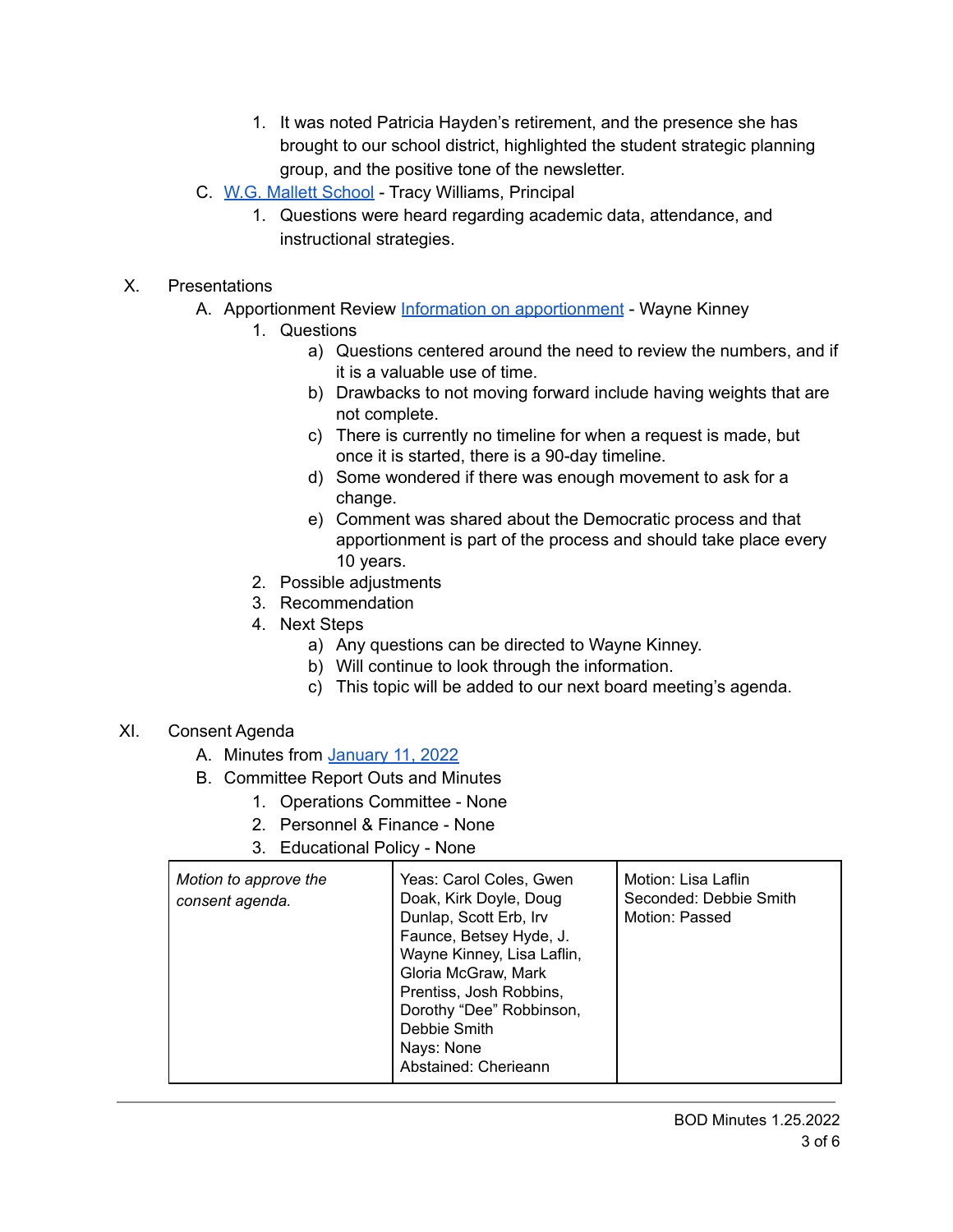|  | Harrison<br>Vote: 14:0:1 (851:0:74) |  |
|--|-------------------------------------|--|
|--|-------------------------------------|--|

No discussion.

### XII. New Business

- A. COVID Reopening Plan Check-In Columbia/Elkington
	- 1. Covid Data [Update](https://drive.google.com/file/d/1Ifw9knhnNkbHCI6E4DE9OFSmNH9XEyx4/view?usp=sharing)
		- a) Questions
	- 2. Updates:
		- a) RSU 9 Return to [School/COVID-19](https://drive.google.com/file/d/1AII6--ramOeH2vQX4scuoJA4ZRvb3BXy/view?usp=sharing) Handbook (Updated 1/13/2022)
		- b) Drive-thru Rapid Testing
		- c) Positive Test, Close Contact & Communication
		- d) School Outbreak Status Review
		- e) MBMS and Remote Learning
	- 3. New State Recommendations, Changes & Adjustments
		- a) Questions and comments regarding requiring all students to wear their masks outside, some schools would have difficulty implementing the 3ft spacing requirement during lunch or snack time.
		- b) Procedural questions were heard regarding the special board meeting.
	- 4. Superintendent Recommendation
		- a) Think about the two choices [outlined.](https://drive.google.com/file/d/1hXBredyB6Igz2W2XTOIIHMtjyMxZ-5Le/view?usp=sharing)
		- b) Will share info with parents.
		- c) Board decides at a special Board Meeting next week.
	- 5. Discussion/Questions
		- a) Concerns regarding attendance, and wanting students in school.

| Motion to extend the meeting<br>to 9:00 pm. | Yeas: Carol Coles, Gwen<br>Doak, Kirk Doyle, Doug<br>Dunlap, Scott Erb, Irv<br>Faunce, Betsey Hyde, J.<br>Wayne Kinney, Lisa Laflin,<br>Gloria McGraw, Mark<br>Prentiss, Josh Robbins,<br>Dorothy "Dee" Robbinson,<br>Debbie Smith, Cherieann<br>Harrison<br>Nays: None<br>Abstained: None | Motion: Kirk Doyle<br>Seconded: Cherieann<br>Harrison<br>Motion: Passed |
|---------------------------------------------|--------------------------------------------------------------------------------------------------------------------------------------------------------------------------------------------------------------------------------------------------------------------------------------------|-------------------------------------------------------------------------|
|                                             | Vote: 15:0:0 (925:0:0)                                                                                                                                                                                                                                                                     |                                                                         |

No discussion.

B. Approval of New Hires, Transfers, Resignations, and Retirements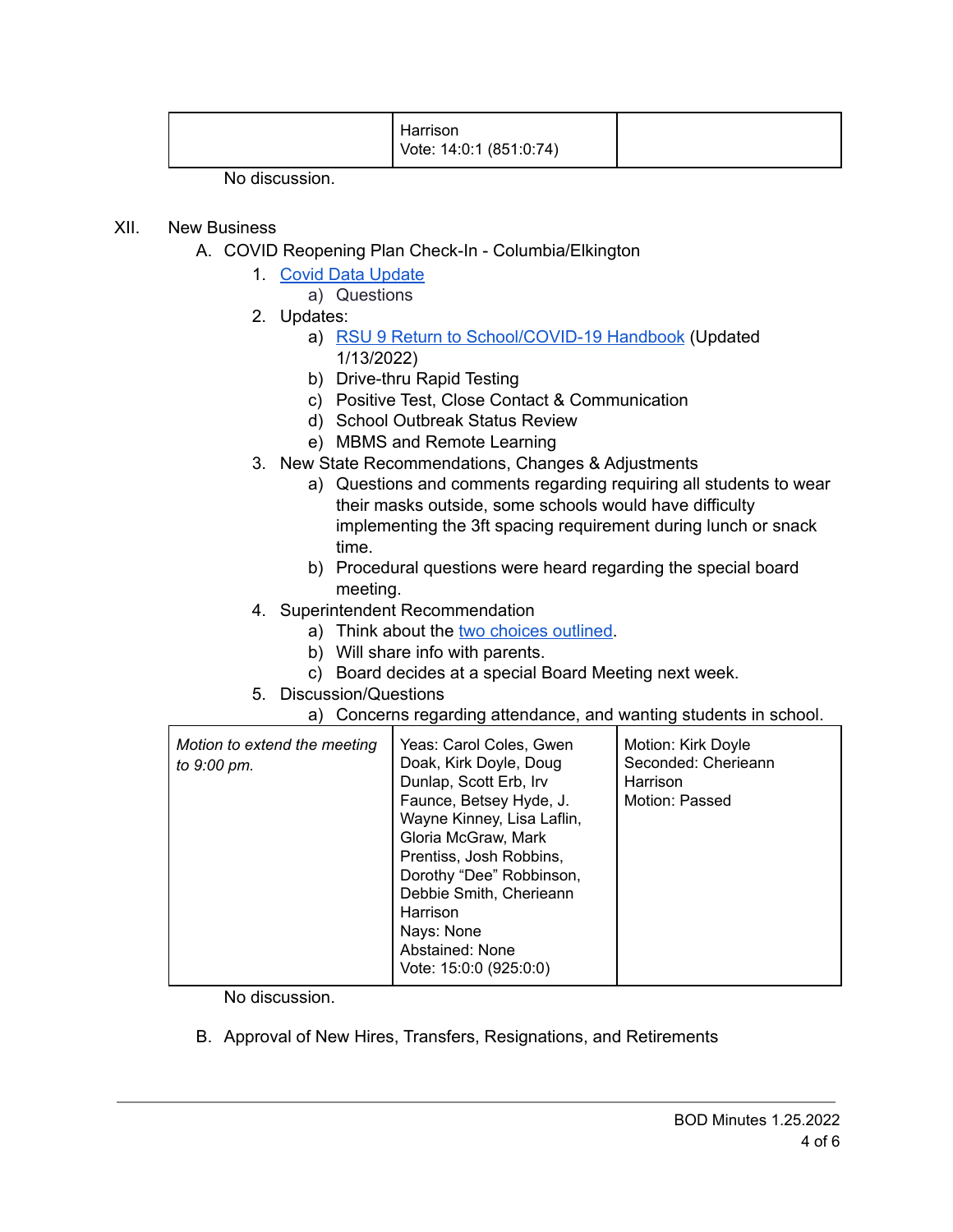| Motion to approve the new<br>hires, transfers, resignations,<br>and retirements as presented<br>in the Superintendent's<br>Report. | Yeas: Carol Coles. Gwen<br>Doak, Kirk Doyle, Doug<br>Dunlap, Scott Erb, Irv<br>Faunce, Betsey Hyde, J.<br>Wayne Kinney, Lisa Laflin,<br>Gloria McGraw, Mark<br>Prentiss, Josh Robbins,<br>Dorothy "Dee" Robbinson,<br>Debbie Smith, Cherieann<br>Harrison<br>Nays: None<br>Abstained: None<br>Vote: 15:0:0 (925:0:0) | Motion: Dee Robinson<br>Seconded: Debbie Smith<br>Motion: Passed |
|------------------------------------------------------------------------------------------------------------------------------------|----------------------------------------------------------------------------------------------------------------------------------------------------------------------------------------------------------------------------------------------------------------------------------------------------------------------|------------------------------------------------------------------|
|------------------------------------------------------------------------------------------------------------------------------------|----------------------------------------------------------------------------------------------------------------------------------------------------------------------------------------------------------------------------------------------------------------------------------------------------------------------|------------------------------------------------------------------|

No discussion.

C. Update on Morning Meeting w/Legislators and Mt. Blue Campus Tour - 2/18/2022 - Harrison

| Motion to accept the plan for<br>the special board meeting | Yeas: Carol Coles, Gwen<br>Doak, Kirk Doyle, Doug<br>Dunlap, Scott Erb, Irv<br>Faunce, Betsey Hyde, J.<br>Wayne Kinney, Lisa Laflin,<br>Gloria McGraw, Mark<br>Prentiss, Josh Robbins,<br>Dorothy "Dee" Robbinson,<br>Debbie Smith, Cherieann<br>Harrison<br>Nays: None<br>Abstained: None<br>Vote: 15:0:0 (925:0:0) | Motion: Cherieann Harrison<br>Seconded: Gwen Doak<br>Motion: Passed |
|------------------------------------------------------------|----------------------------------------------------------------------------------------------------------------------------------------------------------------------------------------------------------------------------------------------------------------------------------------------------------------------|---------------------------------------------------------------------|
|------------------------------------------------------------|----------------------------------------------------------------------------------------------------------------------------------------------------------------------------------------------------------------------------------------------------------------------------------------------------------------------|---------------------------------------------------------------------|

No discussion.

XIII. Executive Session pursuant to 1 M.R.S.A. § 405(6)(A) Discussion of Personnel Matters

| <b>Motion to enter Executive</b><br>Session pursuant to 1<br>$M.R.S.A.$ § 405(6)(A) to<br>discuss personnel matters. | Yeas: Carol Coles, Gwen<br>Doak, Kirk Doyle, Doug<br>Dunlap, Scott Erb, Irv<br>Faunce, Betsey Hyde, J.<br>Wayne Kinney, Lisa Laflin,<br>Gloria McGraw, Mark<br>Prentiss, Josh Robbins,<br>Dorothy "Dee" Robbinson,<br>Debbie Smith, Cherieann<br>Harrison<br>Nays: None<br>Abstained: None<br>Vote: 15:0:0 (925:0:0) | Motion: Cherieann Harrison<br>Seconded: Gwen Doak<br>Motion: Passed |
|----------------------------------------------------------------------------------------------------------------------|----------------------------------------------------------------------------------------------------------------------------------------------------------------------------------------------------------------------------------------------------------------------------------------------------------------------|---------------------------------------------------------------------|
|----------------------------------------------------------------------------------------------------------------------|----------------------------------------------------------------------------------------------------------------------------------------------------------------------------------------------------------------------------------------------------------------------------------------------------------------------|---------------------------------------------------------------------|